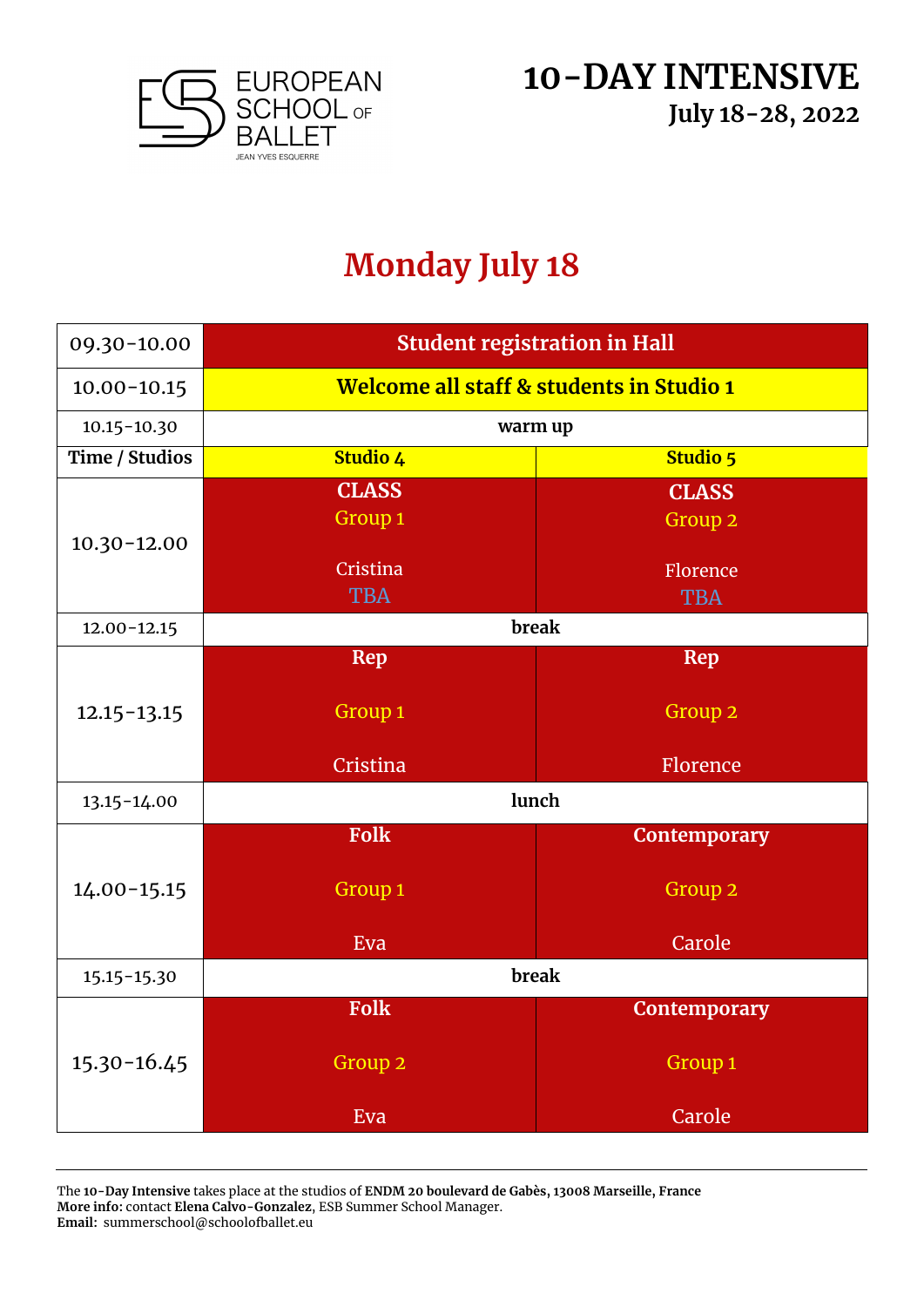

### **Tuesday July 19**

| $10.15 - 10.30$ | warm up                            |                                    |  |
|-----------------|------------------------------------|------------------------------------|--|
| Time / Studios  | Studio 4                           | Studio 5                           |  |
| $10.30 - 12.00$ | <b>CLASS</b><br>Group <sub>1</sub> | <b>CLASS</b><br>Group <sub>2</sub> |  |
|                 | <b>Cristina</b><br><b>TBA</b>      | Florence<br><b>TBA</b>             |  |
| $12.00 - 12.15$ |                                    | break                              |  |
|                 | <b>Rep</b>                         | <b>Rep</b>                         |  |
| $12.15 - 13.15$ | Group 1                            | Group <sub>2</sub>                 |  |
|                 | Cristina                           | Florence                           |  |
| 13.15-14.00     |                                    | lunch                              |  |
|                 | <b>Folk</b>                        | Contemporary                       |  |
| $14.00 - 15.15$ | Group <sub>1</sub>                 | Group <sub>2</sub>                 |  |
|                 | <b>Eva</b>                         | Carole                             |  |
| 15.15-15.30     |                                    | break                              |  |
|                 | Folk                               | Contemporary                       |  |
| $15.30 - 16.45$ | Group <sub>2</sub>                 | Group 1                            |  |
|                 | Eva                                | Carole                             |  |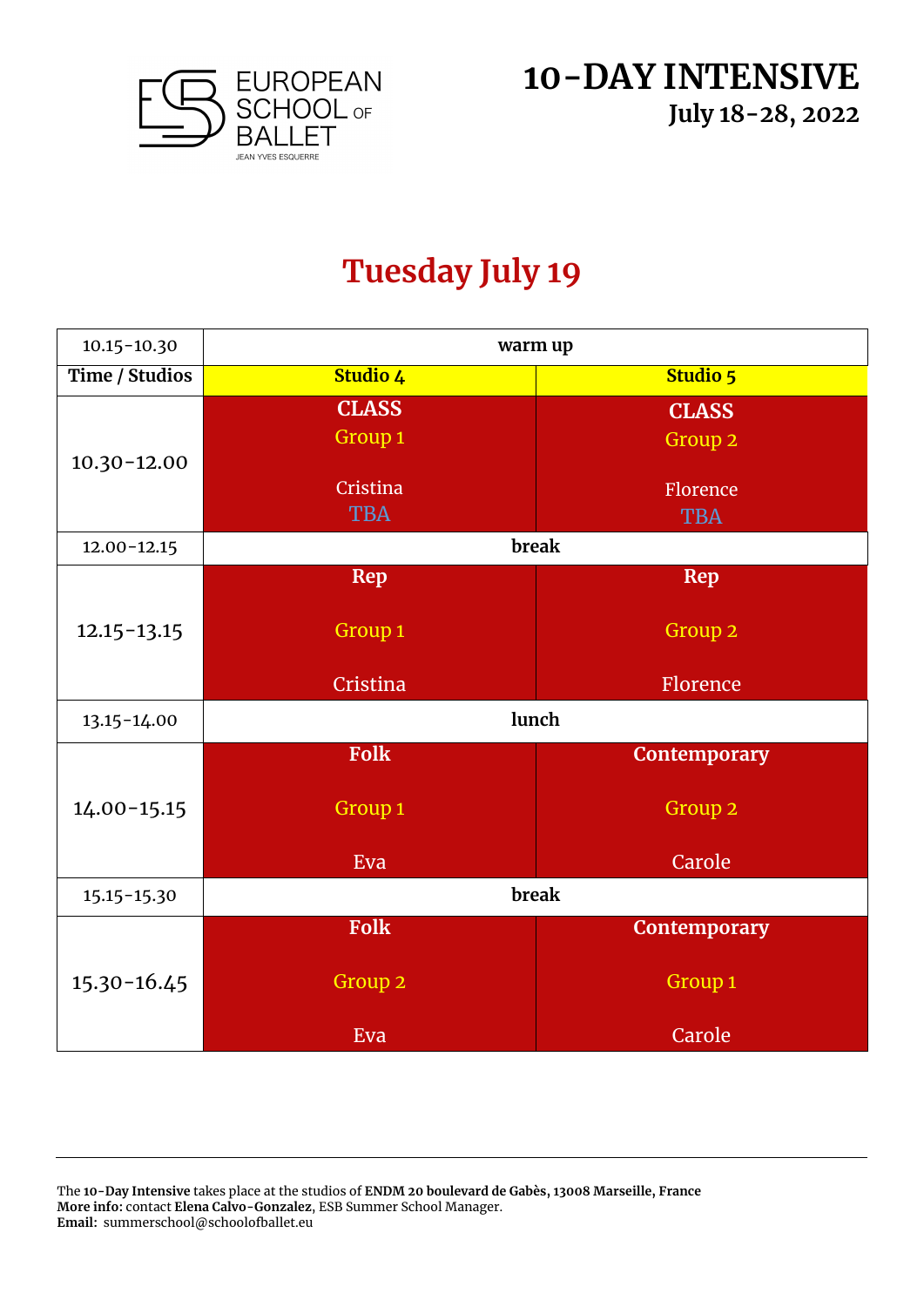

# **Wednesday July 20**

| $10.15 - 10.30$ | warm up            |                    |  |
|-----------------|--------------------|--------------------|--|
| Time / Studios  | Studio 4           | Studio 5           |  |
|                 | <b>CLASS</b>       | <b>CLASS</b>       |  |
| $10.30 - 12.00$ | Group <sub>2</sub> | Group <sub>1</sub> |  |
|                 | Cristina           | Florence           |  |
|                 | <b>TBA</b>         | <b>TBA</b>         |  |
| $12.00 - 12.15$ |                    | break              |  |
|                 | <b>Rep</b>         | Rep                |  |
| $12.15 - 13.15$ | Group 1            | Group 2            |  |
|                 | Cristina           | Florence           |  |
| 13.15-14.00     |                    | lunch              |  |
|                 | Folk               | Contemporary       |  |
| $14.00 - 15.15$ | Group <sub>1</sub> | Group <sub>2</sub> |  |
|                 | Eva                | Carole             |  |
| 15.15-15.30     | break              |                    |  |
|                 | Folk               | Contemporary       |  |
| $15.30 - 16.45$ | Group 2            | Group 1            |  |
|                 | Eva                | Carole             |  |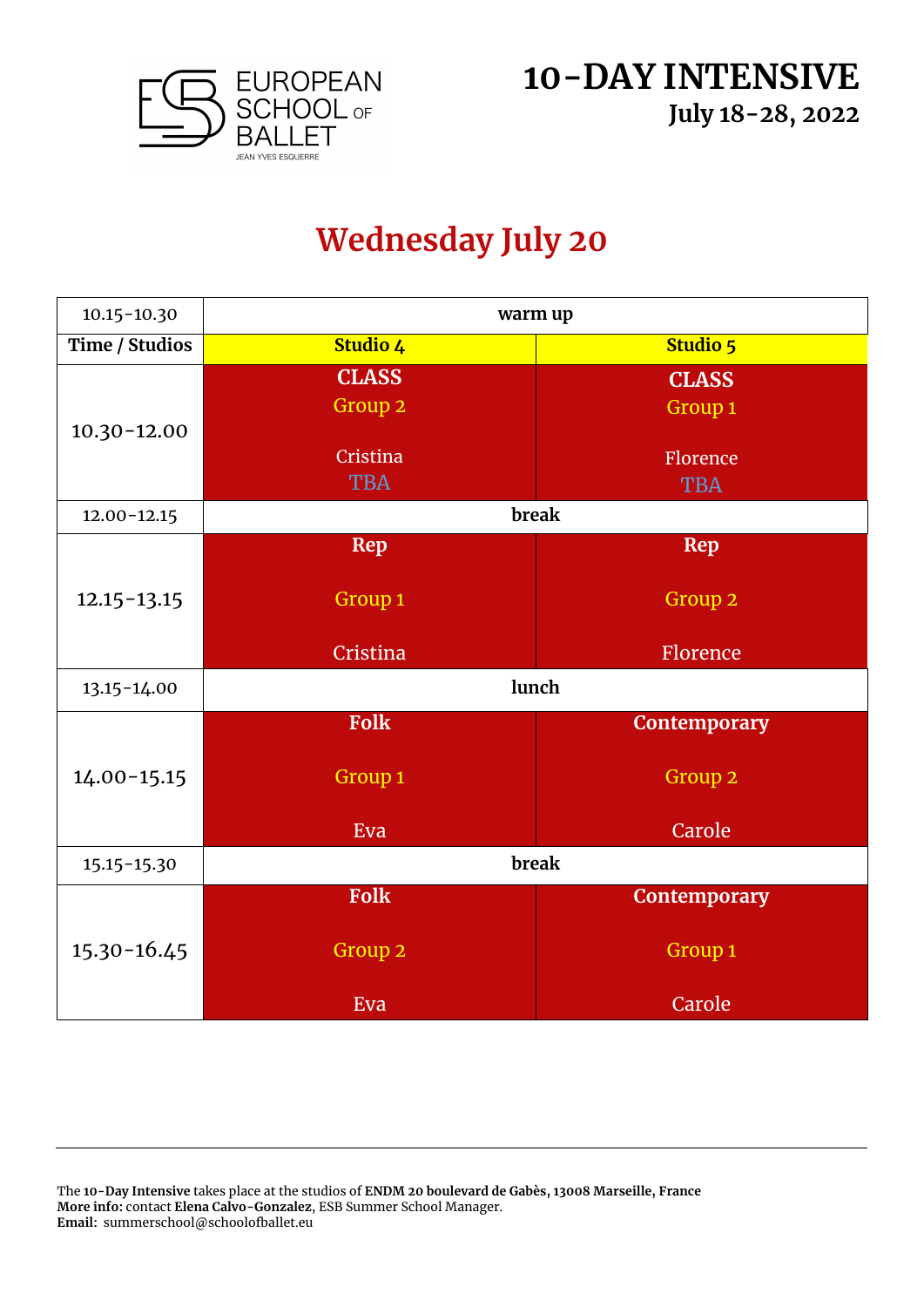

## **Thursday July 21**

| $10.15 - 10.30$ |                                    | warm up                 |  |
|-----------------|------------------------------------|-------------------------|--|
| Time / Studios  | Studio 4                           | Studio 5                |  |
| $10.30 - 12.00$ | <b>CLASS</b><br>Group <sub>2</sub> | <b>CLASS</b><br>Group 1 |  |
|                 | <b>Cristina</b><br><b>TBA</b>      | Florence<br><b>TBA</b>  |  |
| $12.00 - 12.15$ |                                    | break                   |  |
|                 | Rep                                | <b>Rep</b>              |  |
| $12.15 - 13.15$ | Group <sub>1</sub>                 | Group <sub>2</sub>      |  |
|                 | Cristina                           | Florence                |  |
| 13.15-14.00     |                                    | lunch                   |  |
|                 | Folk                               | Contemporary            |  |
| $14.00 - 15.15$ | Group <sub>1</sub>                 | Group 2                 |  |
|                 | Eva                                | Carole                  |  |
| 15.15-15.30     |                                    | break                   |  |
|                 | Folk                               | Contemporary            |  |
| $15.30 - 16.45$ | Group <sub>2</sub>                 | Group <sub>1</sub>      |  |
|                 | Eva                                | Carole                  |  |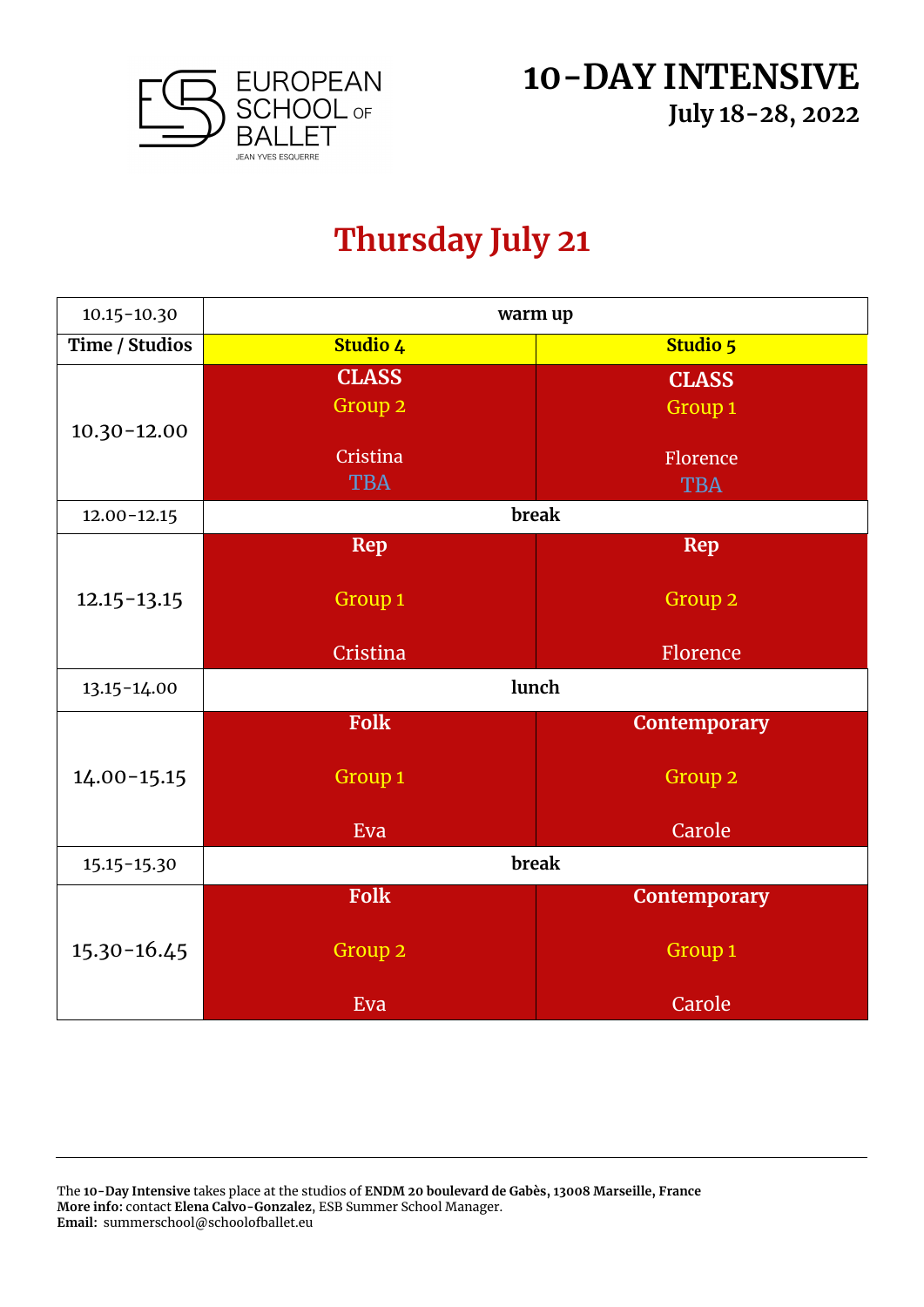

### **Friday July 22**

| $10.15 - 10.30$ | warm up                            |                                    |  |
|-----------------|------------------------------------|------------------------------------|--|
| Time / Studios  | Studio 4                           | Studio 5                           |  |
|                 | <b>CLASS</b><br>Group <sub>1</sub> | <b>CLASS</b><br>Group <sub>2</sub> |  |
| $10.30 - 12.00$ | Cristina<br><b>TBA</b>             | Florence<br><b>TBA</b>             |  |
| $12.00 - 12.15$ |                                    | break                              |  |
|                 | <b>Rep</b>                         | <b>Rep</b>                         |  |
| $12.15 - 13.15$ | Group <sub>1</sub>                 | Group <sub>2</sub>                 |  |
|                 | Cristina                           | Florence                           |  |
| 13.15-14.00     |                                    | lunch                              |  |
|                 | Folk                               | Contemporary                       |  |
| $14.00 - 15.15$ | Group <sub>1</sub>                 | Group <sub>2</sub>                 |  |
|                 | Eva                                | Carole                             |  |
| 15.15-15.30     |                                    | break                              |  |
|                 | <b>Folk</b>                        | Contemporary                       |  |
| $15.30 - 16.45$ | Group <sub>2</sub>                 | Group 1                            |  |
|                 | Eva                                | Carole                             |  |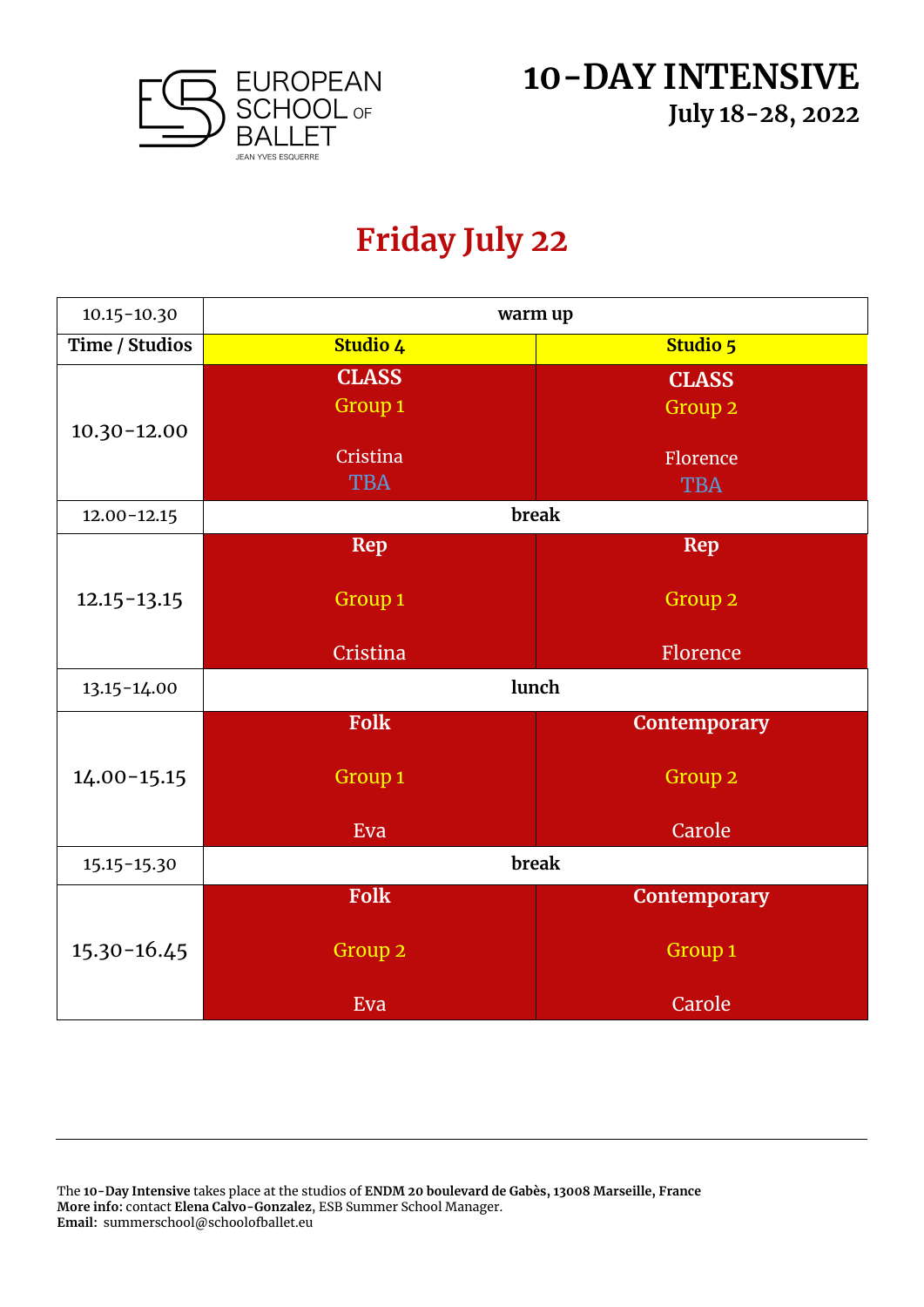



#### **Saturday July 23**

| $10.15 - 10.30$ | warm up                 |                         |  |
|-----------------|-------------------------|-------------------------|--|
| Time / Studios  | Studio 4                | <b>Studio 5</b>         |  |
|                 | <b>CLASS</b><br>Group 2 | <b>CLASS</b><br>Group 1 |  |
| $10.30 - 12.00$ | Cristina<br><b>TBA</b>  | Florence<br><b>TBA</b>  |  |
| $12.00 - 12.15$ |                         | break                   |  |
|                 | Rep                     | Rep                     |  |
| $12.15 - 13.15$ | Group 1                 | Group <sub>2</sub>      |  |
|                 | Cristina                | Florence                |  |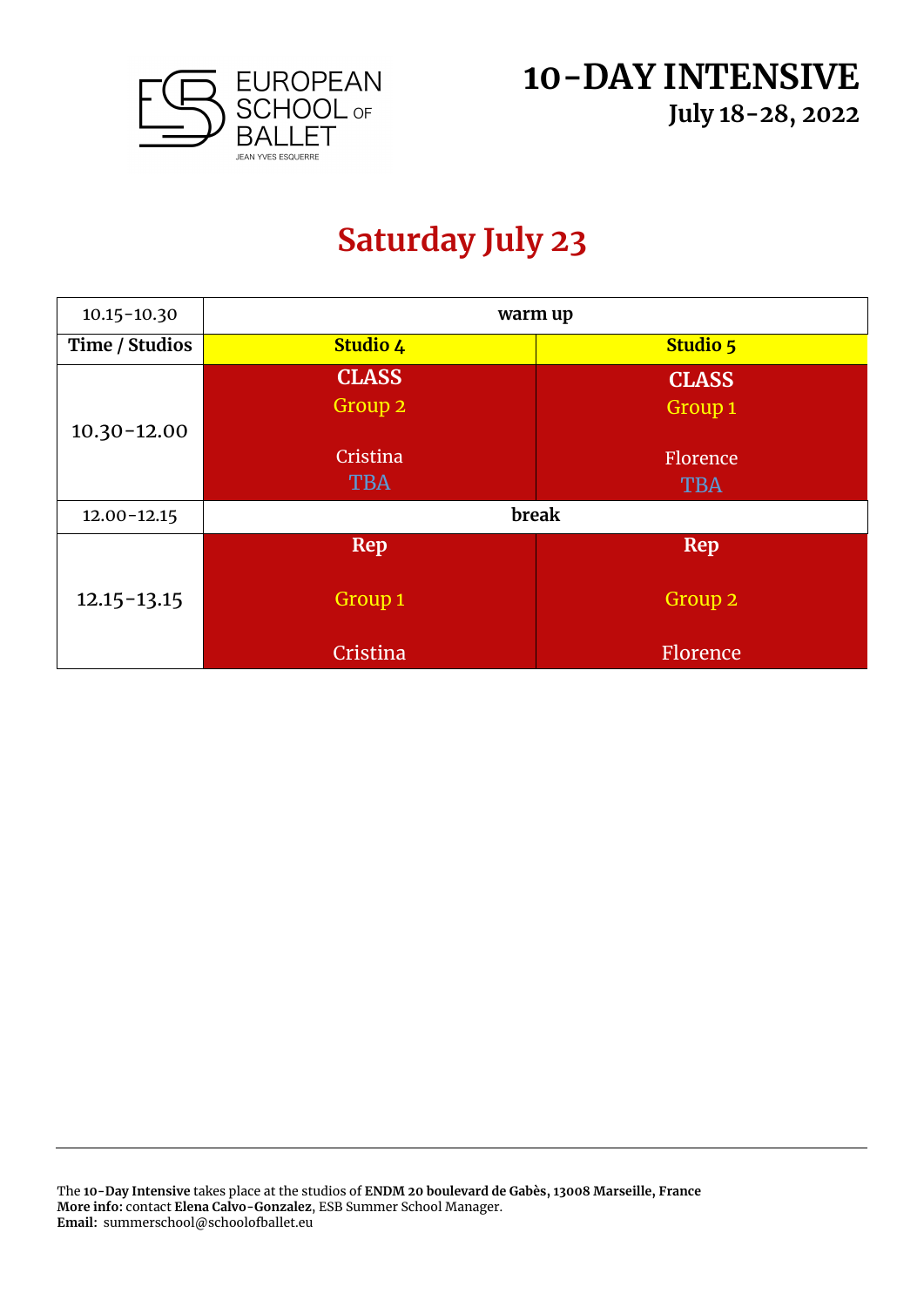

### **Monday July 25**

| $10.15 - 10.30$ | warm up                            |                                    |  |
|-----------------|------------------------------------|------------------------------------|--|
| Time / Studios  | Studio 4                           | Studio 5                           |  |
|                 | <b>CLASS</b><br>Group <sub>1</sub> | <b>CLASS</b><br>Group <sub>2</sub> |  |
| $10.30 - 12.00$ | Cristina<br><b>TBA</b>             | Florence<br><b>TBA</b>             |  |
| $12.00 - 12.15$ |                                    | break                              |  |
|                 | <b>Rep</b>                         | <b>Rep</b>                         |  |
| $12.15 - 13.15$ | Group <sub>1</sub>                 | Group <sub>2</sub>                 |  |
|                 | Cristina                           | Florence                           |  |
| 13.15-14.00     |                                    | lunch                              |  |
|                 | Folk                               | Contemporary                       |  |
| $14.00 - 15.15$ | Group <sub>1</sub>                 | Group <sub>2</sub>                 |  |
|                 | Eva                                | Carole                             |  |
| 15.15-15.30     |                                    | break                              |  |
|                 | <b>Folk</b>                        | Contemporary                       |  |
| $15.30 - 16.45$ | Group <sub>2</sub>                 | Group 1                            |  |
|                 | Eva                                | Carole                             |  |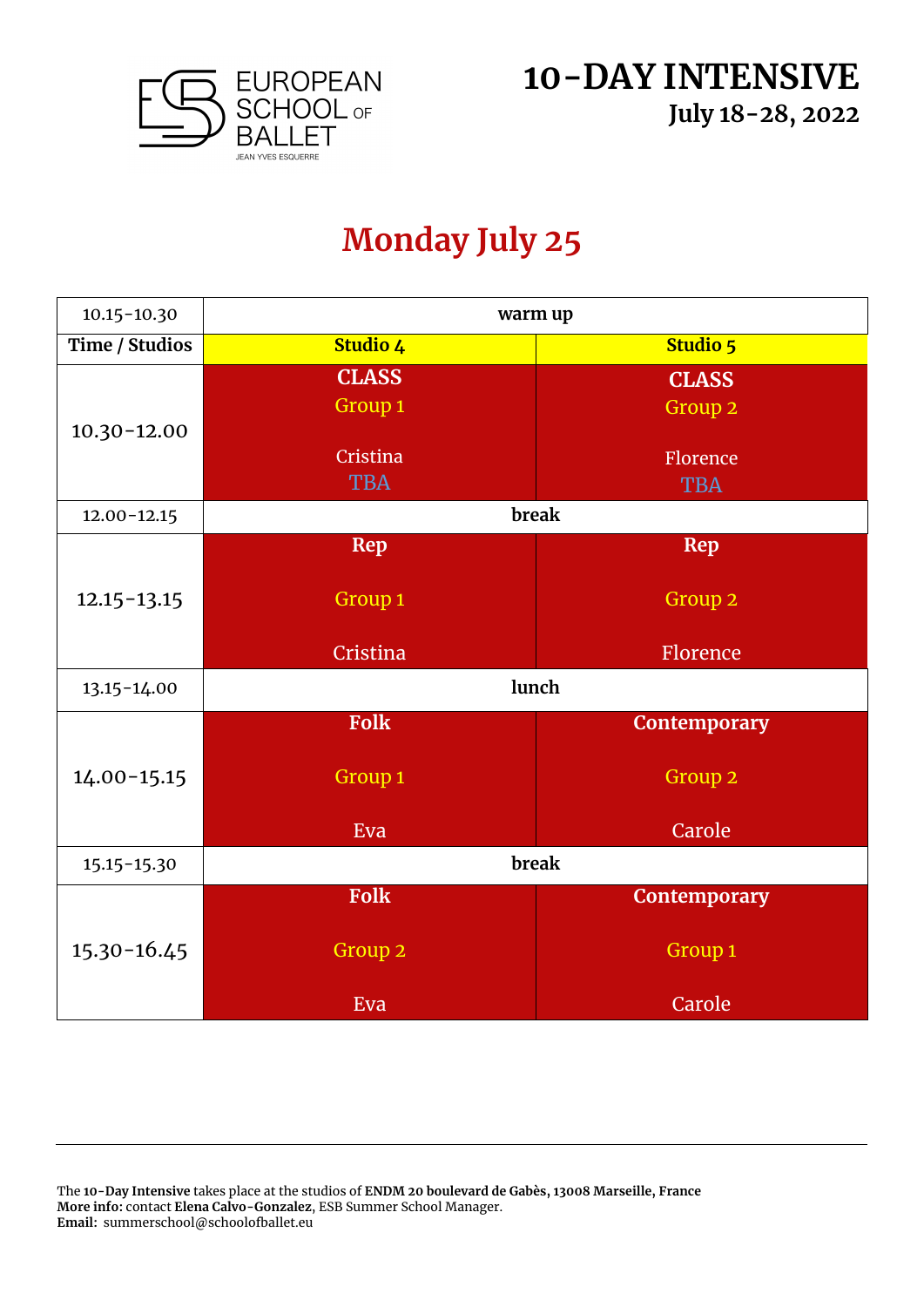

## **Tuesday July 26**

| $10.15 - 10.30$ | warm up                            |                                    |  |
|-----------------|------------------------------------|------------------------------------|--|
| Time / Studios  | Studio 4                           | Studio 5                           |  |
| $10.30 - 12.00$ | <b>CLASS</b><br>Group <sub>1</sub> | <b>CLASS</b><br>Group <sub>2</sub> |  |
|                 | Cristina<br><b>TBA</b>             | Florence<br><b>TBA</b>             |  |
| $12.00 - 12.15$ |                                    | break                              |  |
|                 | <b>Rep</b>                         | Rep                                |  |
| $12.15 - 13.15$ | Group 1                            | Group 2                            |  |
|                 | Cristina                           | Florence                           |  |
| 13.15-14.00     |                                    | lunch                              |  |
|                 | Folk                               | Contemporary                       |  |
| $14.00 - 15.15$ | Group <sub>1</sub>                 | Group <sub>2</sub>                 |  |
|                 | Eva                                | Carole                             |  |
| 15.15-15.30     |                                    | break                              |  |
|                 | <b>Folk</b>                        | Contemporary                       |  |
| $15.30 - 16.45$ | Group 2                            | Group <sub>1</sub>                 |  |
|                 | Eva                                | Carole                             |  |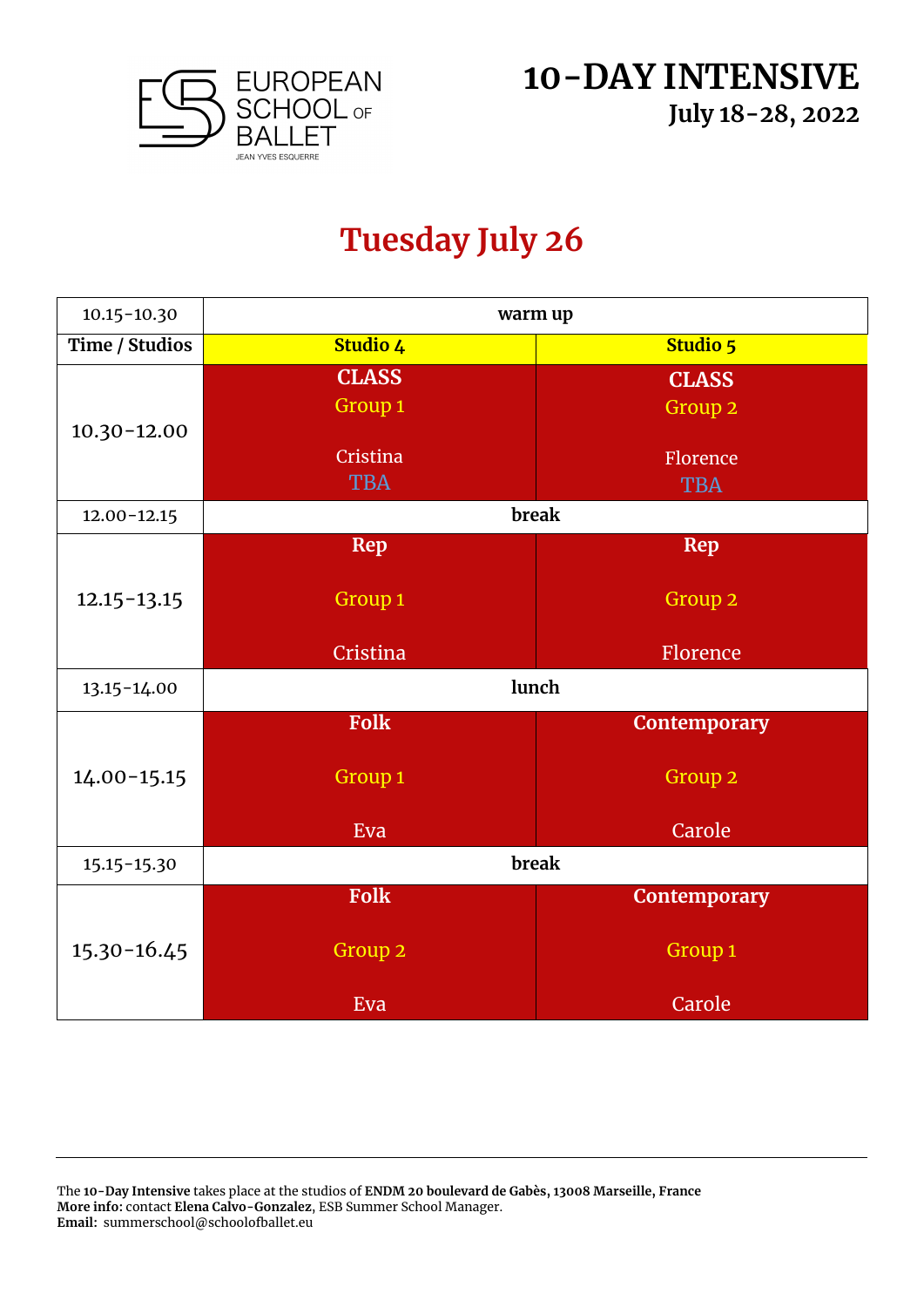

# **Wednesday July 27**

| $10.15 - 10.30$ | warm up                            |                         |  |
|-----------------|------------------------------------|-------------------------|--|
| Time / Studios  | Studio 4                           | Studio 5                |  |
| $10.30 - 12.00$ | <b>CLASS</b><br>Group <sub>2</sub> | <b>CLASS</b><br>Group 1 |  |
|                 | Cristina<br><b>TBA</b>             | Florence<br><b>TBA</b>  |  |
| $12.00 - 12.15$ |                                    | break                   |  |
|                 | <b>Rep</b>                         | Rep                     |  |
| $12.15 - 13.15$ | Group <sub>1</sub>                 | Group <sub>2</sub>      |  |
|                 | <b>Cristina</b>                    | Florence                |  |
| 13.15-14.00     |                                    | lunch                   |  |
|                 | Folk                               | Contemporary            |  |
| $14.00 - 15.15$ | Group <sub>1</sub>                 | Group 2                 |  |
|                 | Eva                                | Carole                  |  |
| 15.15-15.30     |                                    | break                   |  |
|                 | Folk                               | <b>Contemporary</b>     |  |
| $15.30 - 16.45$ | Group <sub>2</sub>                 | Group <sub>1</sub>      |  |
|                 | Eva                                | Carole                  |  |